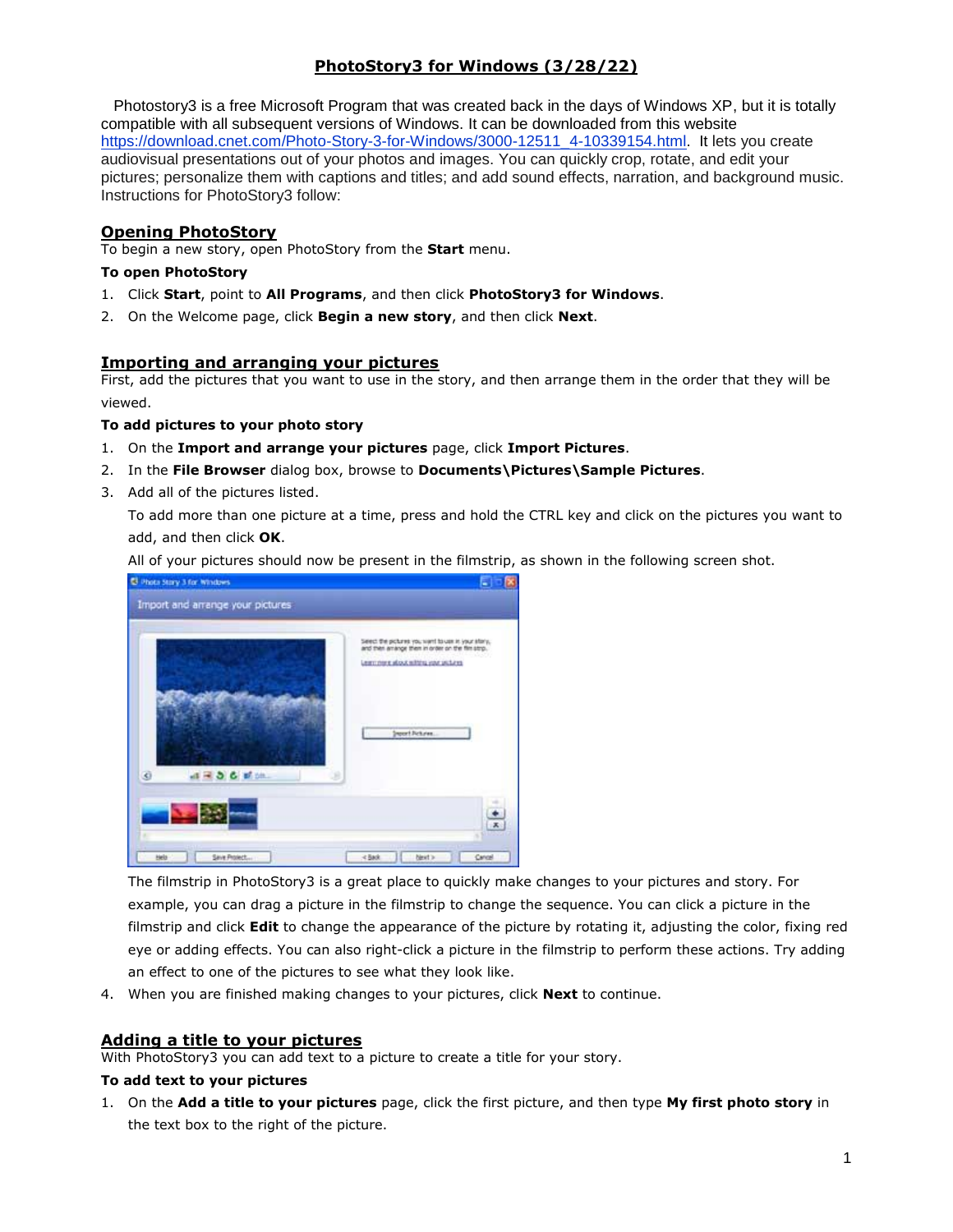- 2. Click the **Select Font** button.
- 3. In the **Font** dialog box, under **Font style**, click **Bold**, and then click **OK**.
- 4. Click the **Align Top** button to move the title up on the page. Repeat steps 1 and 2 to add text to another picture, and experiment with different text styles, sizes, and alignments, using different formatting buttons.
- 5. When you are finished adding text to your pictures, click **Next**.

# **Narrating your pictures**

You can add narration and custom pan and zoom effects to your photo story to make it more unique and personal.

To add narration to your story you need to have a working microphone attached to your computer and set up correctly. A wizard will help you set up your microphone to record narration. There is also a text input area to create cue cards which can be a helpful memory aid when narrating your pictures.

## **To add narration to your story**

1.

On the **Narrate your pictures and customize motion** page, click the **Microphone** button.

This will launch the Sound Hardware Test Wizard. Complete the wizard by following the onscreen

instructions. Once you have completed the wizard, your microphone should be ready to record narration.

- 2. Click a picture in the filmstrip.
- 3. Add any desired text in the cue card area.
- 4.



Click the **Record Narration** button to start recording narration.

The red dot in the record button will flash indicating recording is taking place. A timer is provided to help you keep track of your narration length.

5.



When you have finished narrating the picture, click the **Stop Recording** button.

- 6. Repeat steps 2 thru 4 for each picture for which you want to add narration. **Note** Narration for each picture can not exceed 5 minutes.
- 7. Once you have added narration, click the first picture in the filmstrip, and then click **Preview** to see how your story looks and sounds.
- 8. Close the preview window, and click **Next** to continue to the next step.

# **Customizing Motion**

Another useful feature in PhotoStory3 is the ability to customize motion during the displaying of any picture. While in the Narration section, find the button under the picture that says "customize motion". When clicked this will display two versions of the picture that lets you choose a starting and ending point for either panning or zooming in or zooming out. This is very effective because it allows you to simulate motion on a still picture.

# **Adding background music**

With PhotoStory3 you can add music to your story by using Windows Media Audio (WMA), MP3, or WAV files or by using the **Create Music** option to create custom music that suites your story and taste.

# **To add pre-recorded music to your story**

- 1. On the **Add background music** page, click the first picture in the filmstrip and then click **Select Music**.
- 2. On the **File Open** dialog box, click **Documents** from the left menu.
- 3. Browse to **Music\Sample Music**, click **Beethoven's Symphony No9.wma**, and then click **Open**.